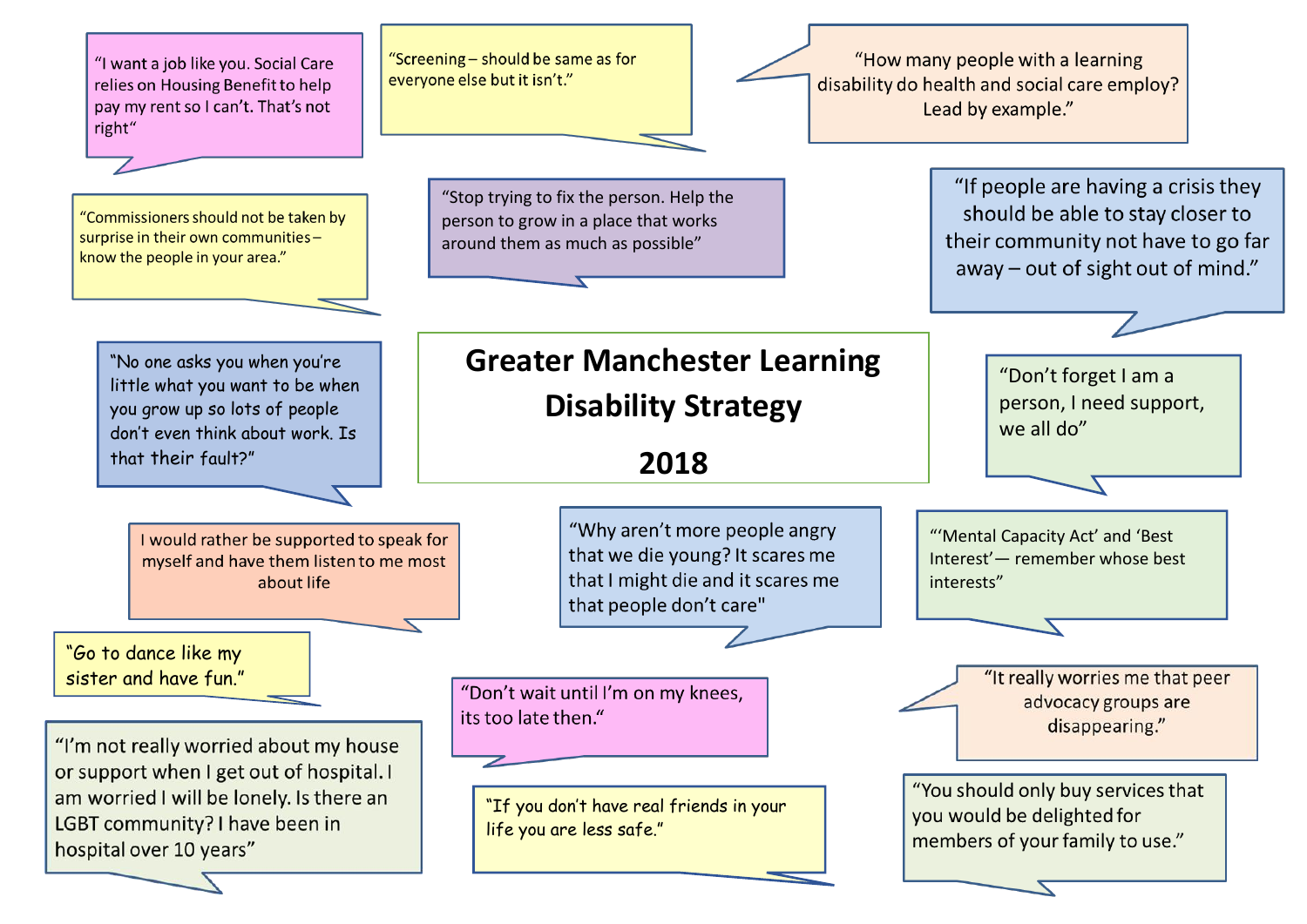#### **Introduction**

We made this plan to make sure people with learning disabilities are valued as equals in Greater Manchester. We know people with learning disabilities face inequality in all areas of their lives, including health, housing, employment, education, support, justice and relationships. The plan is about stopping these inequalities happening in our communities. The plan details what we want to change, how we are going to change it and what we are going to do first.

To be successful, everyone must be involved whatever area they work in. We need a culture change so that all people with a learning disability feel welcome and included in their community and able to access the services and opportunities available there.

### **Ambition of the Strategy**

The aim of the strategy is to enable people with a learning disability in GM to enjoy independence, live as close to home as possible in communities where they feel valued, to enjoy and have purpose to how they spend their time and to contribute to the local neighbourhood.

The national Building the Right Support guidance tells us that there are 9 principles of a good life for people with a learning disability and/or autism; this is a plan to help us achieve this for all GM people so they everyone can say:

- **1. I have an interesting life that I enjoy.**
- **2. My care and support is well planned.**
- **3. I have choice and control about my care and support.**
- **4. I live in the community with the support I need.**
- **5. I have a choice about where I live and who I live with.**
- **6. I get good care from health services.**
- **7. I get help from experts in the community when I need it.**
- **8. I get help to stay out of trouble with the police if I need it.**
- **9. If I have to go into a hospital because my health needs cannot be met in the community, it is high-quality and I don't stay there longer than I need to.**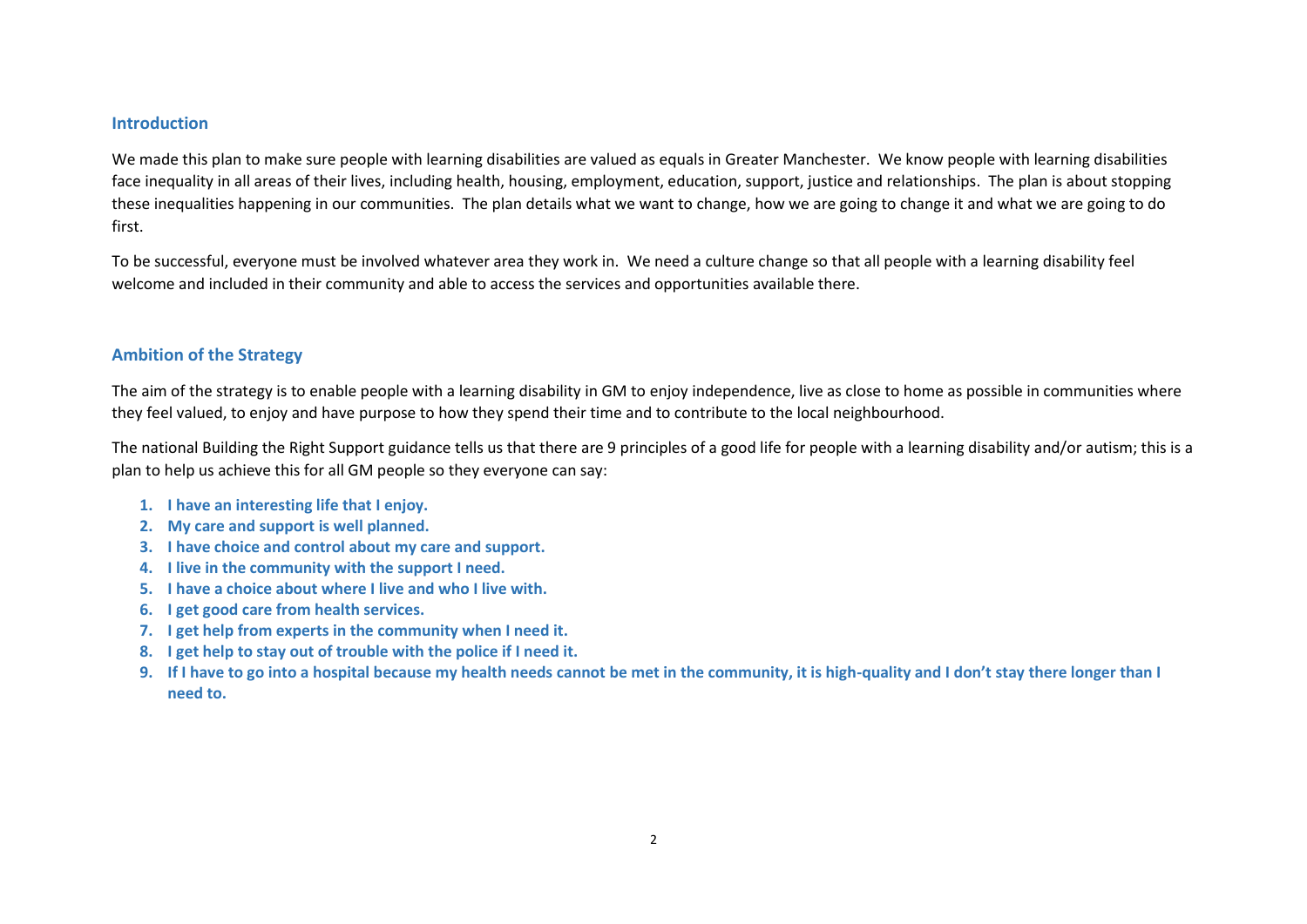### **Challenges**

For over 20 years a great deal has been written, new laws have been passed and guidance issued to allow health, social care and other public services to support people to have more control over what their support looks like and while many improvements have been made to enable people with a learning disability to live in their community and to support their independence, there is still much more to be done.

We have tried to do these things before and we haven't been successful as a number of the key challenges still remain, they are:

- When individuals and families are asked about how the personalisation agenda has made a difference to them the majority of people say that they do not feel like much has changed.
- People with a learning disability have poorer health and die at a younger age than their non-disabled peers, they are at a higher risk of loneliness and isolation, over represented in the criminal justice system and far less likely to be in paid work.
- Many people with a learning disability are not on GP LD registers and only 50% of people on a GP LD register had an annual health check in 2016/17.
- Too many people have been in hospital for too long there are still over 50 GM people with learning disabilities and/or autism that have been in hospital for over 3 years

Some key facts about our learning disability population and services:

- In GM, there are an estimated 65,000 people with learning disabilities and 7,405 receive services because of their learning disabilities.
- £300 million is spent by health and social care services across GM each year on supporting adults with learning disabilities. This is 32% of the total GM adult social care budget.
- Many people are placed in crisis 14% of the top 300 high costs cases
- Many people are also placed out of area too from the top 300 high costs cases, 140 are placed out of area.

This is wrong and we need to do something to change it so it doesn't continue to happen in the future.

Although we have less money than before, we still have a lot of money to support people with a learning disability and we need to spend it differently so that we get good outcomes for everybody.

We need health and social care services to be more flexible and offer a more personalised approach so that we can do things differently and so that power and control sits with people and not services.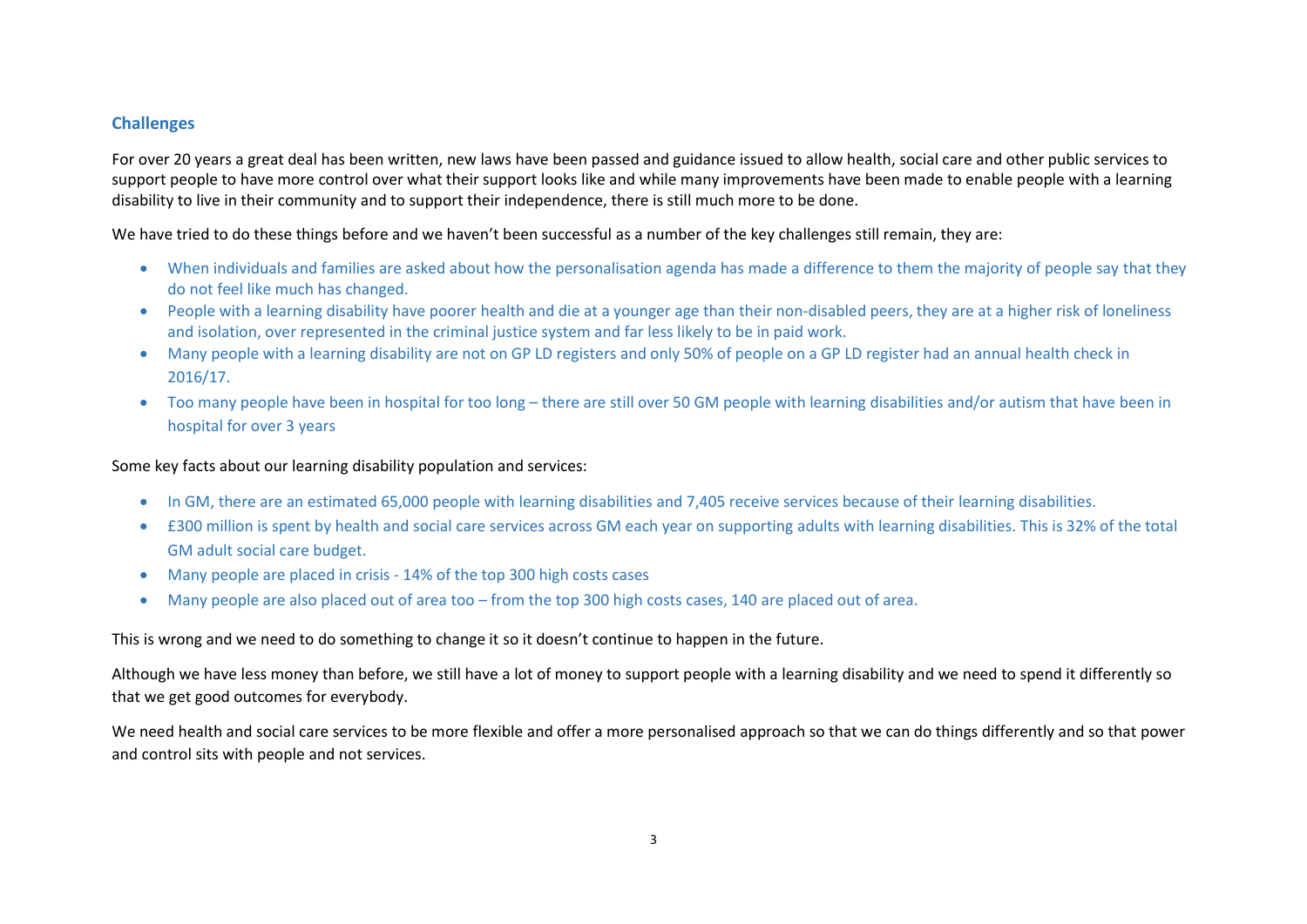

Long term, valued relationships are key to facilitating coproduction which brings together people with learning disability, autism or both, families, friends, allies, health, social care, education, the police, other public services and the wider community as equal partners with a shared commitment.

The North West Training and Development Team (NWTDT)/Pathways Associates CIC have lead the coproduction and development of this plan with people from across Greater Manchester using their long standing, local connections with people and organisations. A range of meetings, events, conversations and surveys have taken place over a number of months with self-advocates, families, commissioners, practitioners and senior leaders all working together.

The 12 pillars of independent living are at the centre of the plan to ensure that is supports people to take control of all aspects of their lives and enables people to have a better future.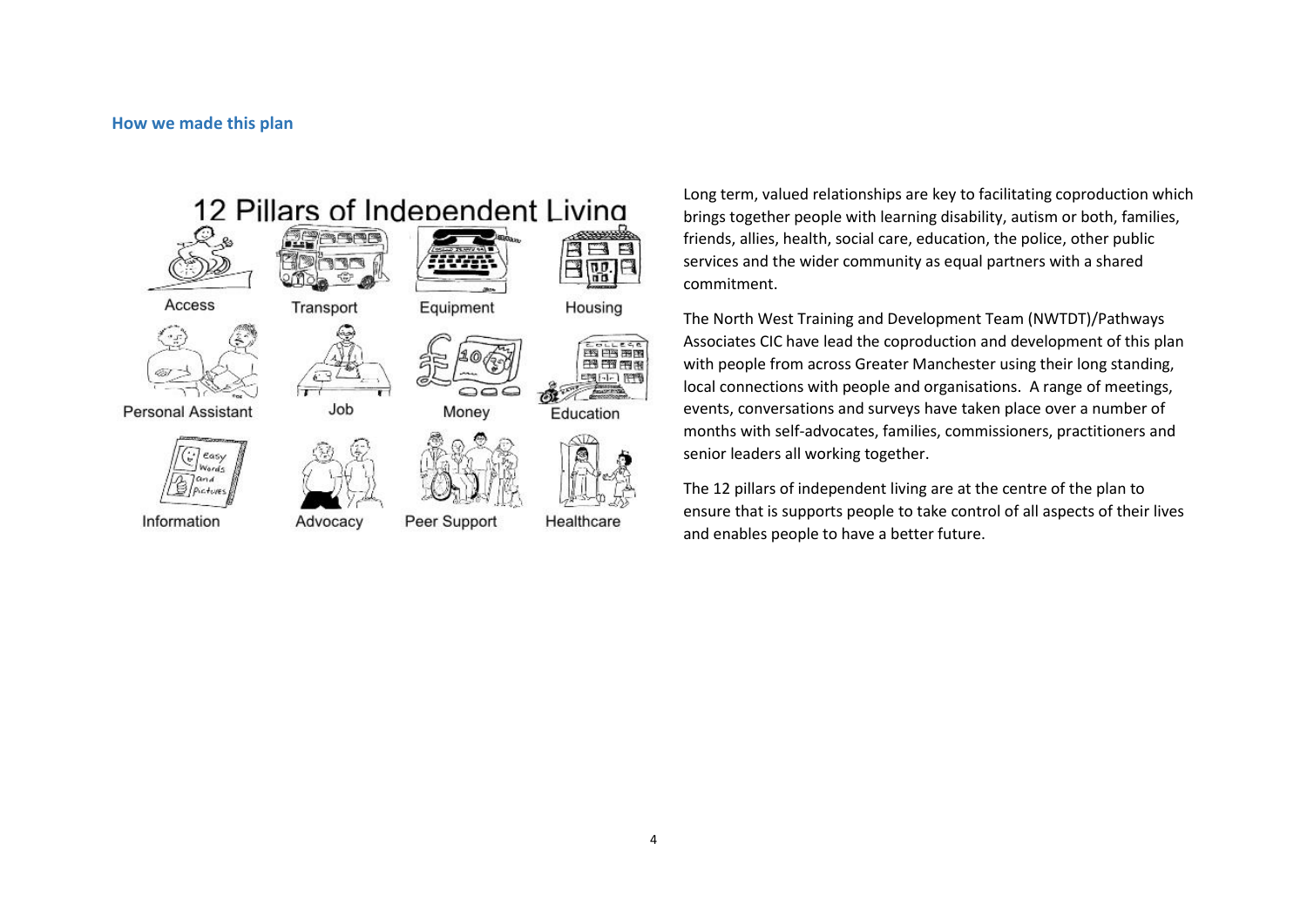# **The Plan from the People of Greater Manchester**

People in GM have identified 10 areas of work which reflect the 12 pillars of independent living. These are the things we will look to achieve over the next five years.

The table below shows what people with a learning disability and their families have said; our shared vision of what we want for the future and the actions that will be put in place to achieve it.

| <b>YOU SAID</b>                                               | <b>OUR SHARED VISION</b>                                     | <b>WHAT IS GREATER MANCHESTER GOING TO DO</b>           |  |
|---------------------------------------------------------------|--------------------------------------------------------------|---------------------------------------------------------|--|
|                                                               |                                                              | <b>ABOUT IT</b>                                         |  |
| <b>Priority 1: Strategic Leadership (reducing inequality)</b> |                                                              |                                                         |  |
| "We have the resources (human, physical                       | Strategic Leadership to support a reduction in inequality    | We will coproduce with self-advocates and their         |  |
| and finance) to ensure that everyone lives a                  | across Greater Manchester.                                   | families action plans and agree some performance        |  |
| happy and healthy life with the right support                 |                                                              | targets for this strategy. We will report progress      |  |
| when needed. We need to decide to work                        |                                                              | regularly to our senior leaders in GM and to Confirm    |  |
| together and spend what we have better and                    |                                                              | and Challenge group.                                    |  |
| on the things that matter to people in                        |                                                              |                                                         |  |
| <b>Greater Manchester"</b>                                    |                                                              | We will allocate a lead officer for each of the work    |  |
|                                                               |                                                              | streams who will be responsible for working with        |  |
|                                                               |                                                              | self-advocates, families and services to make           |  |
|                                                               |                                                              | change happen.                                          |  |
|                                                               | Priority 2: Advocacy (reducing inequalities in being heard)  |                                                         |  |
| "I can speak up for myself so why don't                       | Support more children, young people and adults with a        | Pathways Associates and other voluntary sector          |  |
| people listen?"                                               | learning disability to have the confidence and skills to     | organisations and groups will work to support           |  |
|                                                               | speak up for themselves and their peers and evidence         | people with learning disabilities and their families to |  |
|                                                               | why that is important in Greater Manchester                  | develop advocacy skills, supported by GM.               |  |
| "I feel like I am on my own and let myself get                | Support more families and friends of children and adults     |                                                         |  |
| intimidated, then I get annoyed with myself"                  | with a learning disability to have the confidence and skills | We will support awareness-raising about different       |  |
|                                                               | to speak up for themselves and their peers and evidence      | the types of advocacy and their benefits.               |  |
|                                                               | why that is important in Greater Manchester                  |                                                         |  |
| "We need clear definitions of roles-                          | Self-Advocates, families, friends, providers and those       | We will support independent citizen advocacy for        |  |
| formal/informal/family/community"                             | working in Public Services will have clear understanding of  | those that are unable to self-advocate.                 |  |
|                                                               | all types of advocacy and be clear how they differ from      |                                                         |  |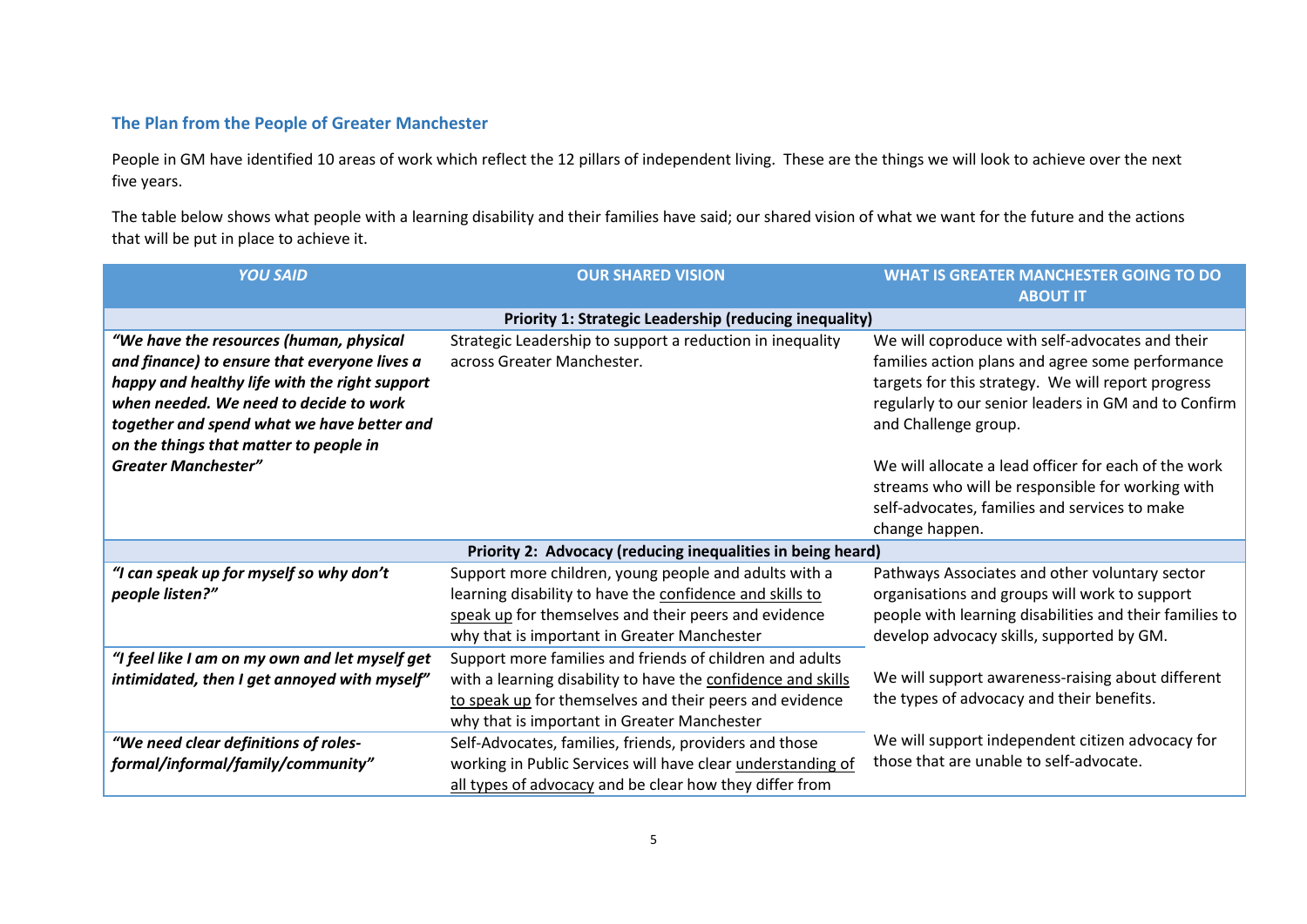|                                                                                                                                                                                     | each other                                                                                                                                                          |                                                                                                                                                                                                                                                    |  |
|-------------------------------------------------------------------------------------------------------------------------------------------------------------------------------------|---------------------------------------------------------------------------------------------------------------------------------------------------------------------|----------------------------------------------------------------------------------------------------------------------------------------------------------------------------------------------------------------------------------------------------|--|
| "Stronger together not competing for the<br>same scraps"                                                                                                                            | Advocacy groups working together                                                                                                                                    |                                                                                                                                                                                                                                                    |  |
| <b>Priority 3: Bespoke Commissioning (Reducing Inequalities in Control)</b><br>Support designed with and for me                                                                     |                                                                                                                                                                     |                                                                                                                                                                                                                                                    |  |
| "Let's get personal - one person one plan"                                                                                                                                          | Bespoke support and commissioning - support designed<br>with and for me                                                                                             | We will invest support and bring in expertise to test<br>and embed new person-centred planning                                                                                                                                                     |  |
| "It's not me that's complex it's your systems<br>they are much easier to change than me."                                                                                           | Make sure that Greater Manchester gets high quality,<br>value for money support for people.                                                                         | approaches into the support planning and<br>commissioning process. We are calling this an<br>'Innovation project'. We will work with 2-4 localities                                                                                                |  |
| "Let's prevent the crisis not wait for it. Don't<br>wait till we are on our knees."                                                                                                 | Always expect and plan for the unexpected so there are<br>fewer crisis situations<br>All areas should know their population.                                        | now, and then help other localities take and use<br>what they have built and learnt.                                                                                                                                                               |  |
|                                                                                                                                                                                     |                                                                                                                                                                     | We will review our commissioning and contracting<br>processes for people with high support needs and<br>develop best practice standards to ensure people get<br>high quality care and support that meets their<br>individual needs, close to home. |  |
|                                                                                                                                                                                     | Priority 4: Good Health (reducing health inequalities)                                                                                                              |                                                                                                                                                                                                                                                    |  |
| "One person went to have an annual health<br>check with their GP. They found a serious<br>health problem that hadn't been identified<br>before. They were able to have an operation | Annual Health Checks for People with Learning<br>Disabilities.                                                                                                      | We will review the GP learning disability registers<br>and set targets for more people to access a good<br>quality annual health check.                                                                                                            |  |
| and make a full recovery. How wonderful are<br>annual health checks!"                                                                                                               |                                                                                                                                                                     | We will review and work to embed the learning from<br>the mortality review across GM.                                                                                                                                                              |  |
| "Why aren't more people angry that we die<br>young? It scares me that I might die and it<br>scares me that people don't care"                                                       | LeDeR - Learning from the Learning Disability Mortality<br>Review to improve care and prevent premature or<br>avoidable deaths occurring.                           | We will embed STOMP into the GM medicines<br>management strategy and increase awareness of                                                                                                                                                         |  |
| "This is about death by indifference and<br>health inequalities for us all too"                                                                                                     | Improve access to mainstream health services, , including<br>mental health services, developing reasonably adjusted<br>health and social care pathways and services | people's right for a medication reviews.<br>Work with the GM Cancer Leads to improve Cancer                                                                                                                                                        |  |
| "I didn't know I could ask for a review of my                                                                                                                                       | STOMP - reduce the use of anti-psychotropic medication                                                                                                              | screening rates for people with a learning disability.                                                                                                                                                                                             |  |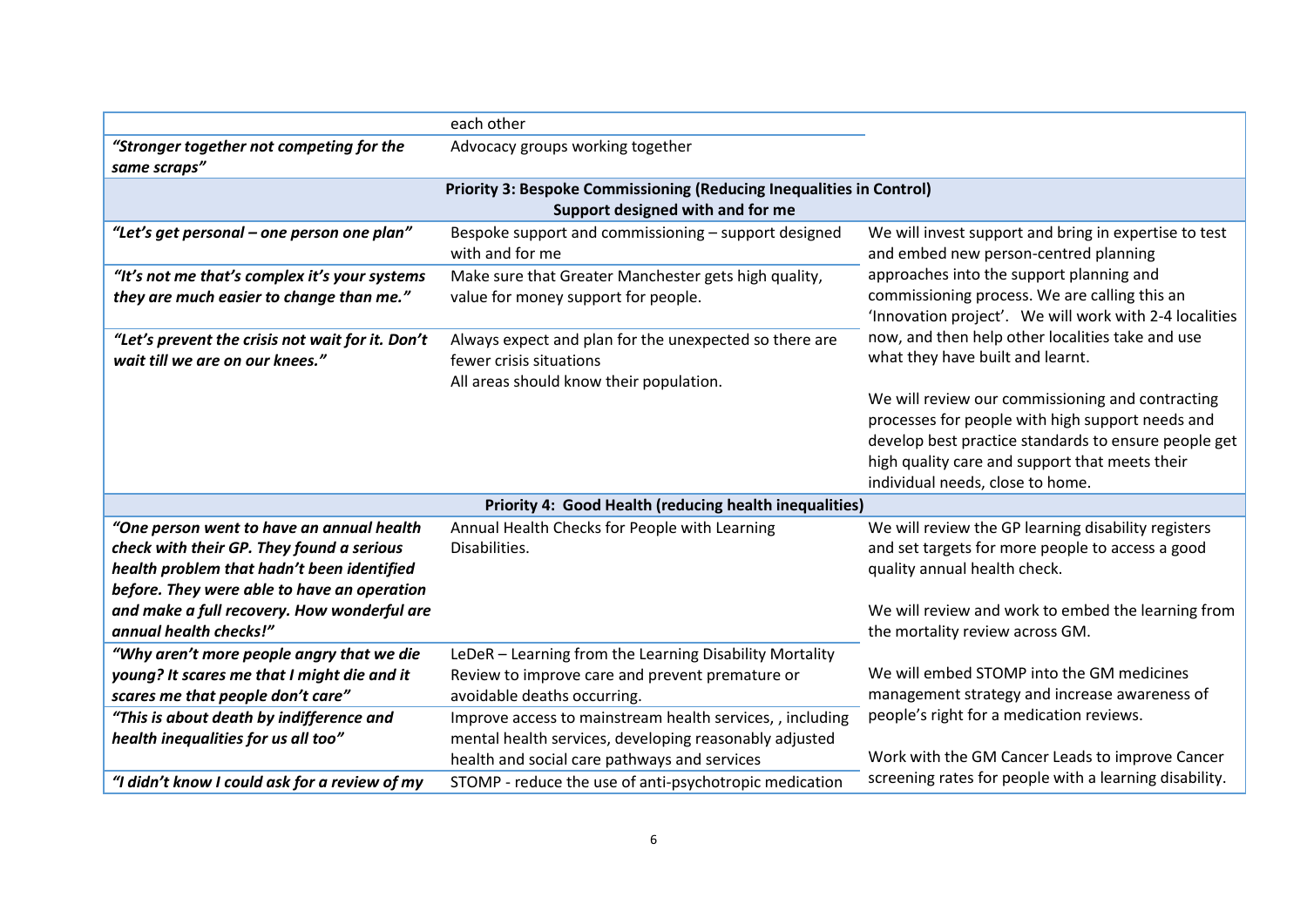| medication"                                                          |                                                                                                                                                         |                                                        |
|----------------------------------------------------------------------|---------------------------------------------------------------------------------------------------------------------------------------------------------|--------------------------------------------------------|
| "Screening - should be the same for<br>everyone but it isn't"        | Improve cancer services and experiences for people with<br>Learning Disabilities and improve the uptake of the<br>national cancer screening programmes. |                                                        |
|                                                                      | <b>Priority 5: Belonging not Isolation</b>                                                                                                              |                                                        |
|                                                                      | (Reducing inequalities in my right to have a great life)                                                                                                |                                                        |
| "It's having no friends that makes us                                | No one in Greater Manchester should be alone if they                                                                                                    | We will grow and develop the small sparks initiative   |
| vulnerable not learning disability or autism"                        | wish to belong                                                                                                                                          | so people with learning disabilities can make friends  |
| Please take 2 minutes to read this blog                              | Why be Shy?                                                                                                                                             | and are able to spend time doing the activities they   |
| https://changepeoplephilipa.wordpress.com                            |                                                                                                                                                         | enjoy.                                                 |
| /2017/05/17/lees-story-my-fiancee/                                   |                                                                                                                                                         |                                                        |
|                                                                      | Priority 6: Homes for people (reducing inequalities in getting a good home)                                                                             |                                                        |
| "Living independently doesn't have to mean                           | Everyone gains confidence and understanding about                                                                                                       | We will expand the Shared Lives provision and the      |
| living on your own. It's about having choice,                        | what housing options are available, what we need in GM                                                                                                  | Home Ownership for people with Long-term               |
| freedom and control over your own life. It                           | and our plan for the future.                                                                                                                            | Disabilities (HOLD) mortgage offer in GM so that       |
| means that you decide where to live, who                             |                                                                                                                                                         | more options are available for people with learning    |
| you live with and how to live your life. It                          |                                                                                                                                                         | disabilities to choose the best living arrangement for |
| means you get all the support you need."                             |                                                                                                                                                         | them.                                                  |
| "We need lots of options like everyone else."                        | Widen the definition and type of services offered by                                                                                                    |                                                        |
|                                                                      | <b>Shared Lives</b>                                                                                                                                     | We are developing a housing plan for people with       |
| "My house, my home should be my rules"                               | Housing Support for people leaving assessment and                                                                                                       | learning disabilities and autism.                      |
| Please take 2.08 minutes to watch this clip                          | treatment units - a place I can call home.                                                                                                              |                                                        |
| https://www.youtube.com/watch?v=lrXmO                                |                                                                                                                                                         |                                                        |
| HadkU4                                                               |                                                                                                                                                         |                                                        |
| Priority 7: Employment (reducing inequalities in getting a paid job) |                                                                                                                                                         |                                                        |
| "The right to a job I want not what someone                          | Supporting Individuals including support for travel.                                                                                                    | We will set targets for localities in GM to increase   |
| else forces me to do"                                                |                                                                                                                                                         | the number of people with a learning disability and    |
|                                                                      |                                                                                                                                                         | autism in employment, traineeship or                   |
| "Employers need to know what's possible."                            | Support for Employers.                                                                                                                                  | apprenticeship.                                        |
| "No one asks you when you're little what you                         | Transitions, Supporting Young People into the world of                                                                                                  |                                                        |
| want to be when you grow up so lots of                               | work                                                                                                                                                    | We are developing good practice standards for          |
| people don't even think about work. Is that                          |                                                                                                                                                         | practitioners, commissioners, employers and            |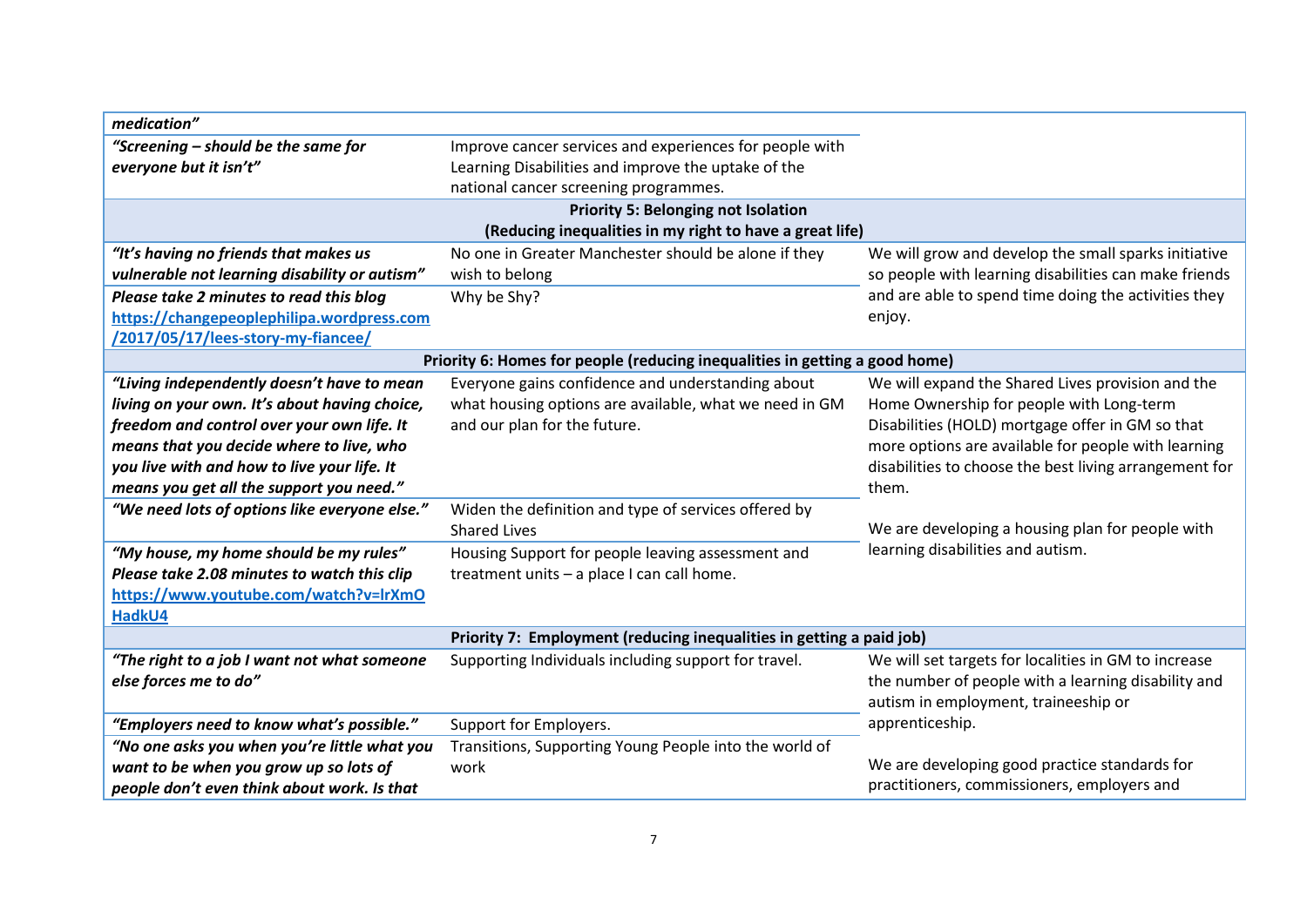| their fault?"                                                        |                                                                     | supported employment providers.                                                                                                                       |
|----------------------------------------------------------------------|---------------------------------------------------------------------|-------------------------------------------------------------------------------------------------------------------------------------------------------|
|                                                                      |                                                                     | We will work with employers to increase the number<br>of opportunities for work available to people.                                                  |
|                                                                      |                                                                     | We will work with schools and colleges to ensure<br>employment, apprenticeships, internships and<br>traineeships are considered for all young people. |
|                                                                      | <b>Priority 8: It's EVERYONES Job</b>                               |                                                                                                                                                       |
|                                                                      | Learning with the Workforce to develop good lives with people in GM |                                                                                                                                                       |
| "People need to understand how to support                            | Learn about our Values Base - it's not just what you do,            | We will develop a new learning disability workforce                                                                                                   |
| as well as what to do, you can't teach<br>humanity"                  | how you do what you is just as important                            | strategy to ensure we have a skilled workforce and<br>quality providers. This will include working with                                               |
| "Bigger isn't always better let's not lose the                       | People in GM deserve the best, we want quality Providers            | mainstream universal health services to ensure that<br>people with a learning disability are able to access                                           |
| smaller providers who can often be more<br>flexible and responsive." |                                                                     | services.                                                                                                                                             |
| "We want quality providers with quality<br>staff"                    | A Skilled 'workforce' - it's EVERYONES job!                         |                                                                                                                                                       |
| "People need to understand how to support                            | Learn about our Values Base - it's not just what you do,            |                                                                                                                                                       |
| as well as what to do, you can't teach<br>humanity"                  | how you do what you is just as important                            |                                                                                                                                                       |
|                                                                      | <b>Priority 9: Early Support Solutions</b>                          |                                                                                                                                                       |
|                                                                      | (reducing inequalities for children and young people)               |                                                                                                                                                       |
| "Assessment and diagnosis are inextricably                           | Early referral, assessment and post diagnostic support              | We will bring services for children and young people                                                                                                  |
| linked to funding. This perpetuates the                              |                                                                     | together to improve and streamline the assessment                                                                                                     |
| medical model and the focus on 'fixing'<br>people."                  |                                                                     | processes.                                                                                                                                            |
| "Decisions about services and support are                            | Getting the right help as early as possible                         | We will strengthen joint working between SEND,                                                                                                        |
| made too late, particularly at points of                             |                                                                     | CAMHS and children's social care leads to improve                                                                                                     |
| transition."                                                         |                                                                     | services for children and young people and their                                                                                                      |
| "The solutions that services offer us can at                         | When working with children and young people a whole                 | families. This will include embedding arrangements                                                                                                    |
| times be as bad as or worse than the                                 | family approach is essential whenever possible.                     | for Care, Education and Treatment Reviews to                                                                                                          |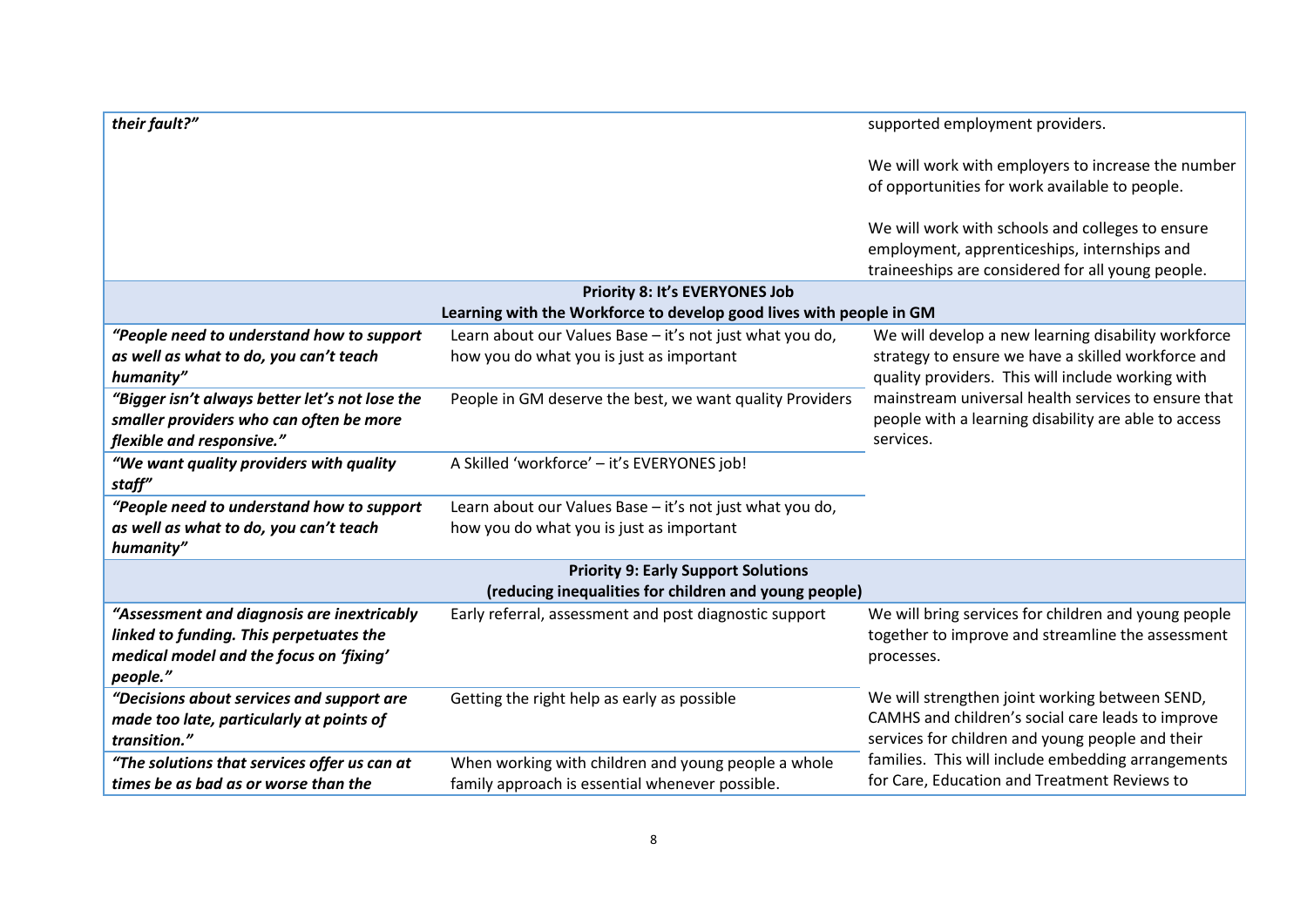| problem we asked for help with"                |                                                         | prevent children and young people being placed      |
|------------------------------------------------|---------------------------------------------------------|-----------------------------------------------------|
| "We - families - are expected to cope, even if | Invest in more intensive support                        | away from home.                                     |
| services can't"                                |                                                         |                                                     |
| "Courses to help families and the teams        | Maximise the opportunities that joint working across GM |                                                     |
| develop strategies together (not called        | will bring to supporting Children, Young People and     |                                                     |
| parenting courses)"                            | families                                                |                                                     |
| <b>Priority 10: Justice System</b>             |                                                         |                                                     |
| "Don't send me back to the place and people    | Offenders are being represented and treated fairly to   | Work with people, families, GM Police and others to |
| where I got into trouble"                      | help them not to reoffend.                              | develop plans to ensure people ate treated fairly   |
|                                                |                                                         | when they come into contact with the justice        |
| "Many of us live alone and feel isolated       | Victims voice.                                          | system.                                             |
| vulnerable and scared this makes us feel       |                                                         |                                                     |
| unsafe."                                       |                                                         |                                                     |

We will be asking all Learning Disability Partnership Boards to consider this plan and decide which areas they want to focus on locally.

### **What Next?**

Alongside this strategy, people with learning disabilities and their families have developed work plans for each of these themes. These also identify the links and connections between each of the themes. These will be shared with the work stream leads listed in appendix A.

The Strategy will be overseen by the LD and Autism Governance Structure, see appendix B. Working groups will involve people with a learning disability and/or family representatives to ensure coproduction is embedded into all of our work and we will look to Conform and Challenge.

The leads working with Confirm and Challenge will together develop arrangements for reviewing actions and reporting back progress.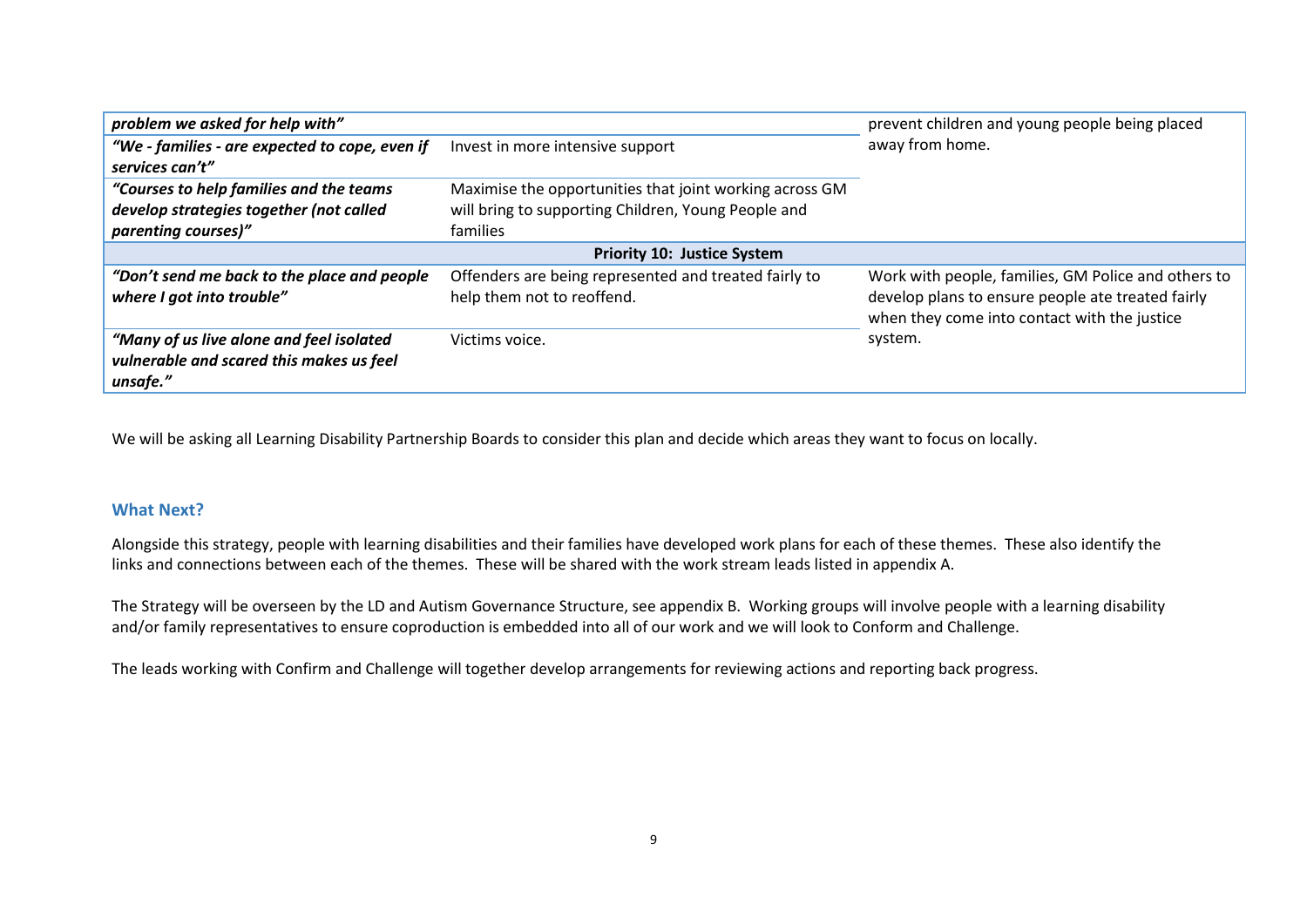## **Appendix A: Priority Leads**

These are the people that are leading the work for each of the priorities. These people will be responsible for working with people with a learning disability and their families to ensure we achieve our vision and will report back regularly to Confirm and Challenge.

| Priority                        | Lead                     | Organisation                                                  |
|---------------------------------|--------------------------|---------------------------------------------------------------|
| <b>Strategic leadership</b>     | Mark Warren              | GM ADASS Lead, Oldham Council. LD Delivery Group Chair.       |
| Advocacy                        | Mary Edwards             | <b>Stockport Advocacy</b>                                     |
| <b>Bespoke Commissioning</b>    | Jo Chilton               | Adult Social Care Programme Director, GM HSCP                 |
| <b>Good Health</b>              | Tina Long                | <b>GM HSCP Chief Nurse</b>                                    |
| <b>Belonging not isolation</b>  | Kath Bromfield           | Pathways Associates                                           |
| Homes for people                | Jo Chilton               | Adult Social Care Programme Director, GM HSCP                 |
| <b>Employment</b>               | Jo Chilton               | Adult Social Care Programme Director, GM HSCP                 |
| It's everyone's job - Workforce | Sandy Bering             | GM Strategic Commissioner for MH and LD, GM Commissioning Hub |
| <b>Early Support Solutions</b>  | <b>Charlotte Ramsden</b> | Salford Director for Children's Services                      |
| <b>Justice System</b>           | To be agreed             |                                                               |